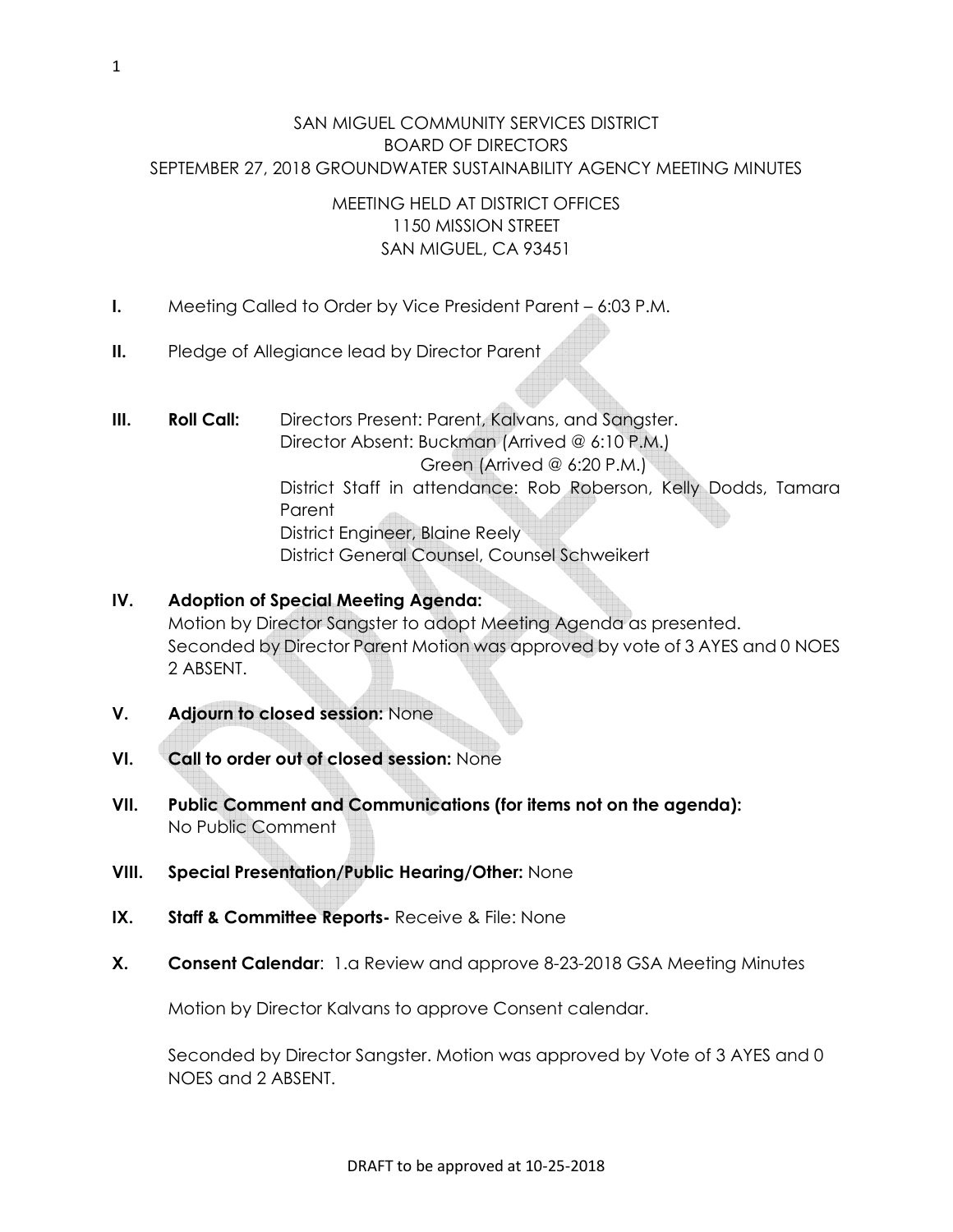The items listed below are scheduled for consideration as a group and one vote. Any Director or a member of the public may request an item be withdrawn from the Consent Agenda to discuss or to change the recommended course of action. Unless an item is pulled for separate consideration by the Board, the following items are recommended for approval without further discussion.

## XI. BOARD ACTION ITEMS:

# 1. Review, Discuss, Receive and File the Invoice #4 (SM20180914) for payment for proportional share of the "Paso Robles Basin GSP" for \$3,352.27

Item presented by Dr. Blaine Reely, District Engineer updating the Board of Directors about on the  $4<sup>th</sup>$  invoice from the GSP and asked for any questions. Mr. Reely informed the Board of Directors that there are two public outreach meetings on October 4th at Kermit King Elementary at 6 P.M. and one on October 8<sup>th</sup> at Creston Elementary School at 6 P.M. with the GSP consultation team.

Board Comment: Director Kalvans asked about the expenses accrued, voiced that his concern is travel.

#### Director Buckman arrives at 6:10 P.M.

District Engineer explained that he did bring Director Klavans's concerned to the last GSP meeting, and everyone is voicing the same opinion, but would bring it to their attention again.

Director Buckman asked about travel expenditures, and the limits and guidelines. It was explained that it is in the cooperative agreement.

Director Sangster would like to read the RFP or agreement for the consultation team, so he could be more informed.

Director Kalvans asked if any shared project will or will not go thru agencies? District Engineer explained that after the GSP is approved, the cooperative agreement ends and a new one would have to be negotiated.

### Public Comment: None

Motion by Director Buckman to Receive and File the Invoice #4 (SM20180914) for payment for proportional share of the "Paso Robles Basin GSP" for \$3,352.27

Seconded by Director Parent. Motion was approved by Vote of 4 AYES and 0 NOES and 1 ABSENT.